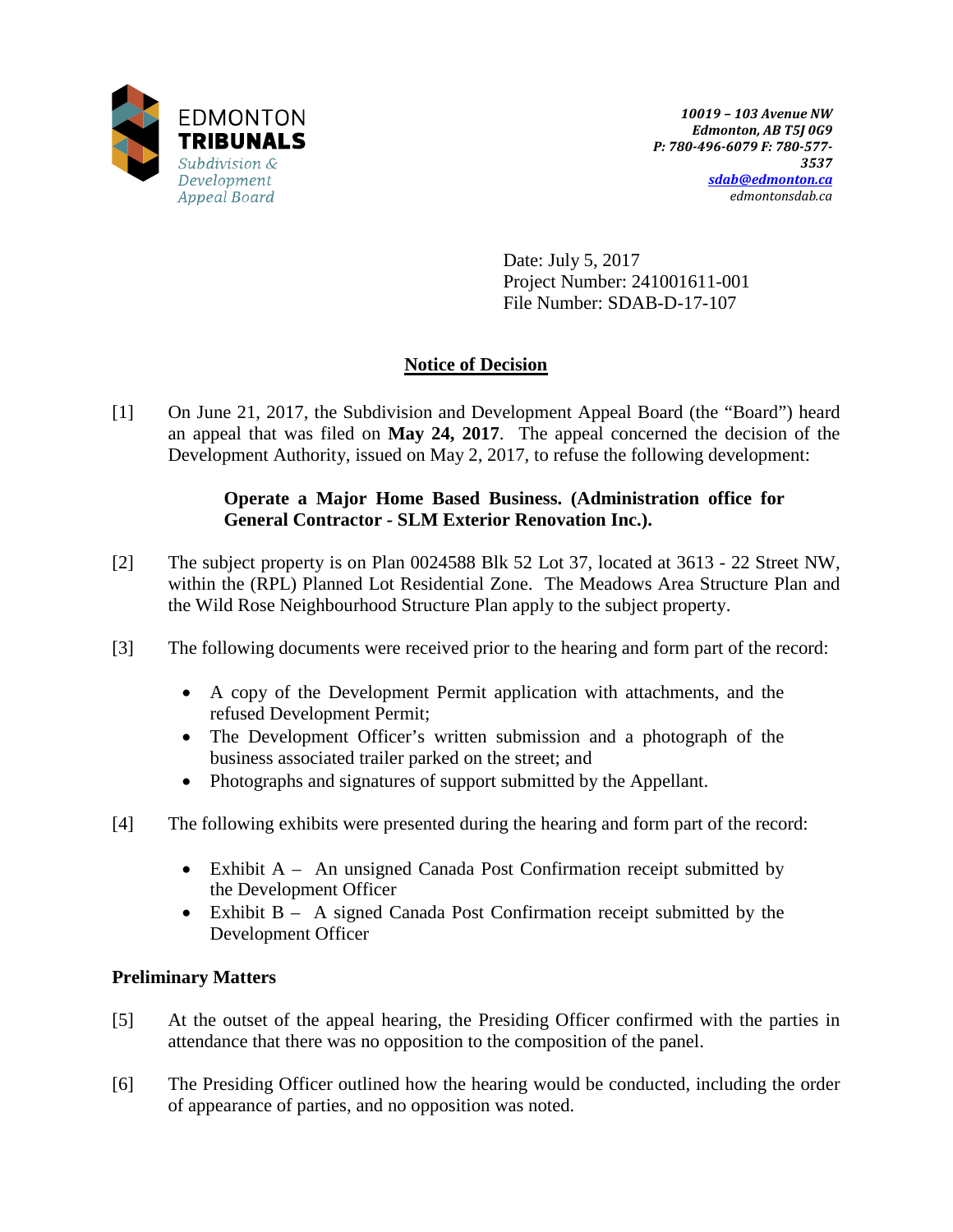[7] The Presiding Officer raised a jurisdictional issue regarding when the appeal was filed and explained to the Appellant that the Board is constrained by the 14-day limitation period prescribed by section 686(1) of the *Municipal Government Act*, RSA 2000, c M-26, which states:

> A development appeal to a subdivision and development appeal board is commenced by filing a notice of the appeal, containing reasons, with the board within 14 days,

- (a) in the case of an appeal made by a person referred to in section 685(1), after
	- (i) the date on which the person is notified of the order or decision or the issuance of the development permit […]
- [8] The Presiding Officer indicated that the Board must therefore determine whether the Appellant filed his appeal within the 14-day limitation period. If the appeal was filed late, the Board has no authority to hear the development appeal.

#### **Summary of Hearing on the Preliminary Matter:**

- *i) Position of the Appellant, Mr. S. Laflamme:*
- [9] Mr. Laflamme provided the following responses to questions from the Board:
	- a. The notice was delivered by Canada Post to his community mailbox on May 4, 2017. After receiving notice of the delivery by registered mail, he went to the postal outlet about two days later to pick up the decision. However, Mr. Laflamme could not provide the actual date of pick up.
	- b. He subsequently filed his appeal on May 24, 2017, which he admitted may have been one day late.
	- *ii) Position of the Development Officer, Mr. K. Yeung, representing Ms. J. Kim*
- [10] Mr. Yeung provided the Board with a copy of a Canada Post confirmation, marked *Exhibit A*, which indicated that the registered mail was delivered to the Appellant on May 4, 2017.
- [11] The Board noted that the Canada Post confirmation did not contain Mr. Laflamme's signature.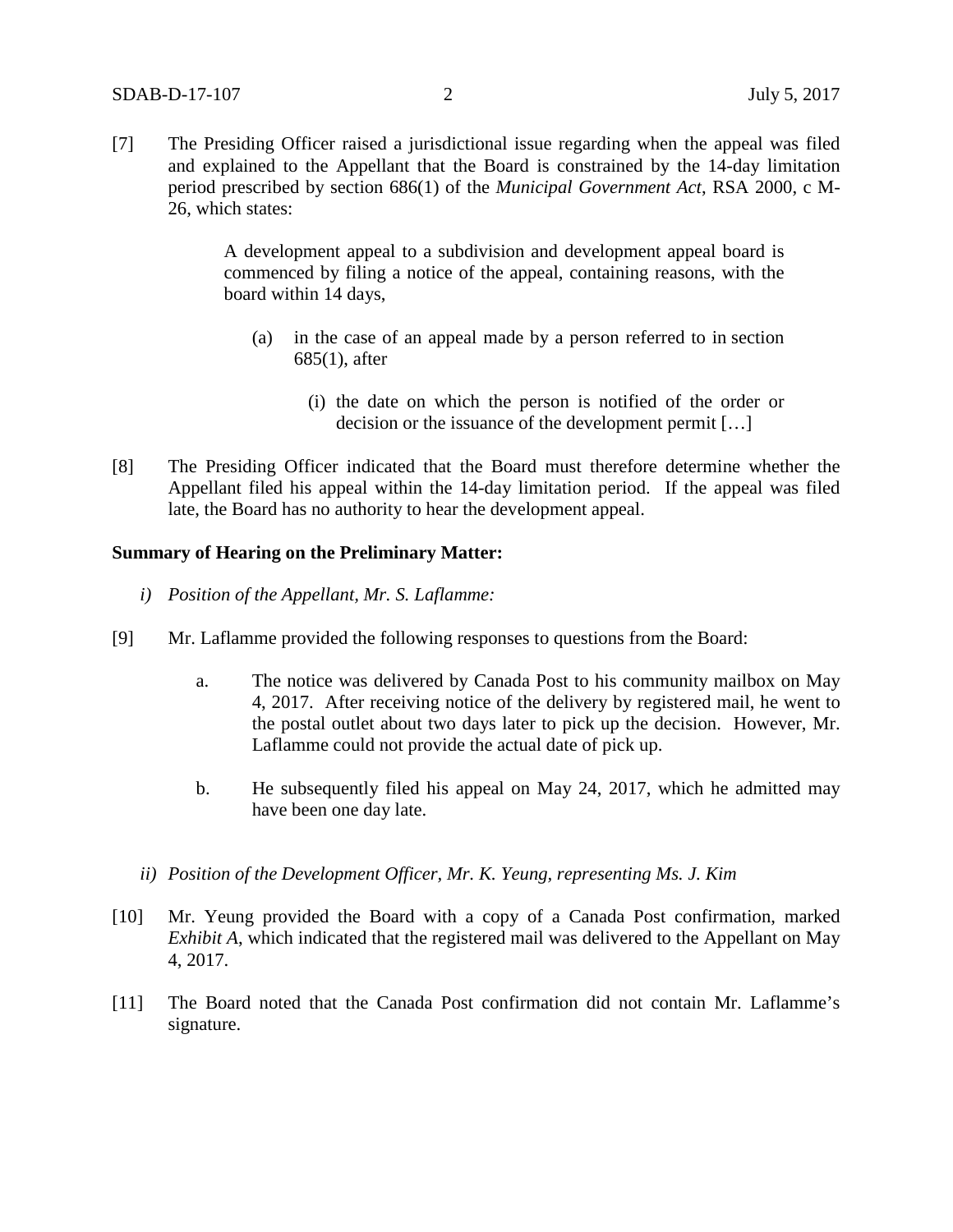- [12] At this point the Presiding Officer adjourned the hearing in order to allow the Development Officer some time to provide the Board with additional information regarding the date on which the registered mail was sent from Sustainable Development and received by the Appellant.
- [13] When the hearing reconvened, Mr. Yeung submitted a copy of the signed registered mail delivery confirmation, marked *Exhibit B*.
	- *iii) Rebuttal of the Appellant, Mr. Laflamme*
- [14] Mr. Laflamme confirmed that the registered mail delivery confirmation contained his signature.

### **Decision:**

[15] The Board does not assume jurisdiction.

### **Reasons for Decision**

[16] Section 686(1)(a)(i) of the *Municipal Government Act* states:

A development appeal to a subdivision and development appeal board is commenced by filing a notice of the appeal, containing reasons, with the board within 14 days,

- (a) in the case of an appeal made by a person referred to in section 685(1), after
	- (i) the date on which the person is notified of the order or decision or the issuance of the development permit […]
- [17] Based on the evidence, marked *Exhibit A* and *Exhibit B*, the Board determined that the Development Officer refused the development permit application on May 2, 2017. The decision of refusal was delivered to the Appellant via registered mail on May 4, 2017. The registered mail delivery confirmation, marked *Exhibit B*, contained the signature of the Appellant and confirmed that the notice of refusal was delivered to the Appellant on May 4, 2017.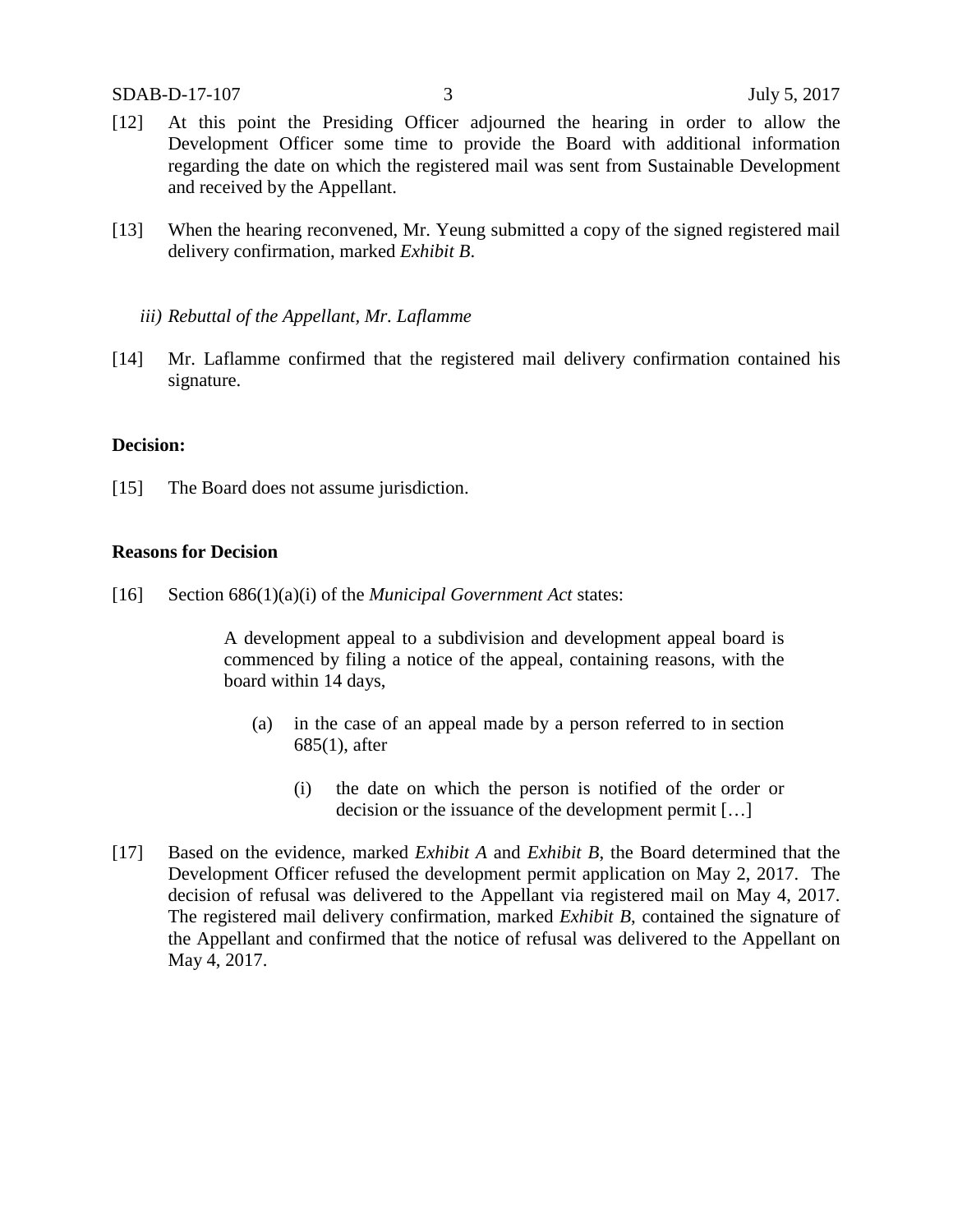SDAB-D-17-107 4 July 5, 2017

[18] Based on the evidence provided, the Board finds that the 14-day appeal period ended on May 18, 2017 and the appeal was not filed until May 24, 2017, outside the 14-day appeal period. Therefore, pursuant to section 686(1)(a) of the *Municipal Government Act* the appeal was not filed on time and the Board does not have jurisdiction to hear the appeal.

Wingto 9-114

Mr. W. Tuttle, Presiding Officer Subdivision and Development Appeal Board

Board members in attendance: Mr. V. Laberge, Mr. J. Kindrake, Mr. R. Handa, Mr. R. Hachigian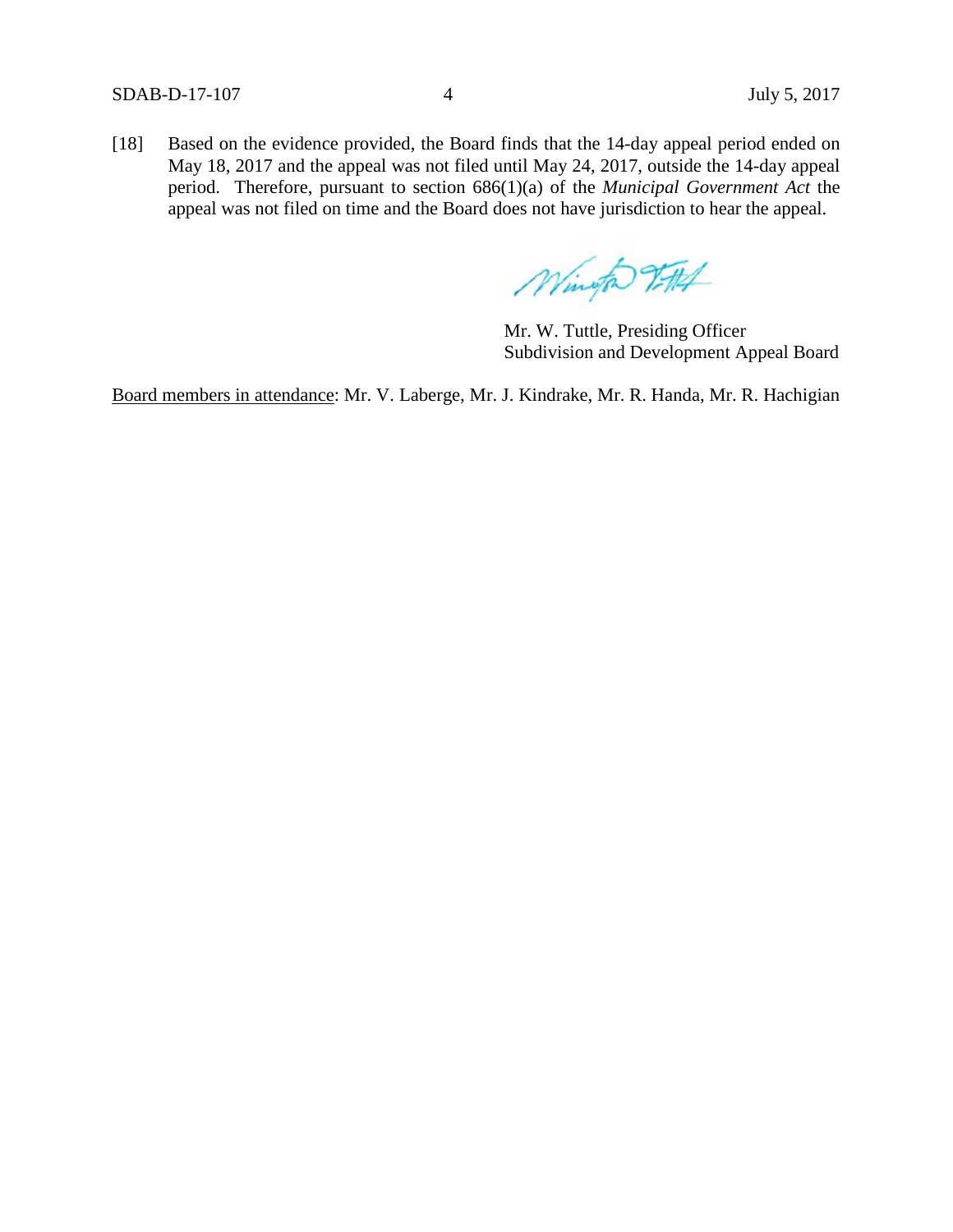## **Important Information for the Applicant/Appellant**

- 1. This decision may be appealed to the Alberta Court of Appeal on a question of law or jurisdiction under section 688 of the *Municipal Government Act*, RSA 2000, c M-26.
- 2. When a decision on a Development Permit application has been rendered by the Subdivision and Development Appeal Board, the enforcement of that decision is carried out by the Sustainable Development Department, located on the 2nd Floor, Edmonton Tower, 10111 – 104 Avenue NW, Edmonton, AB T5J 0J4.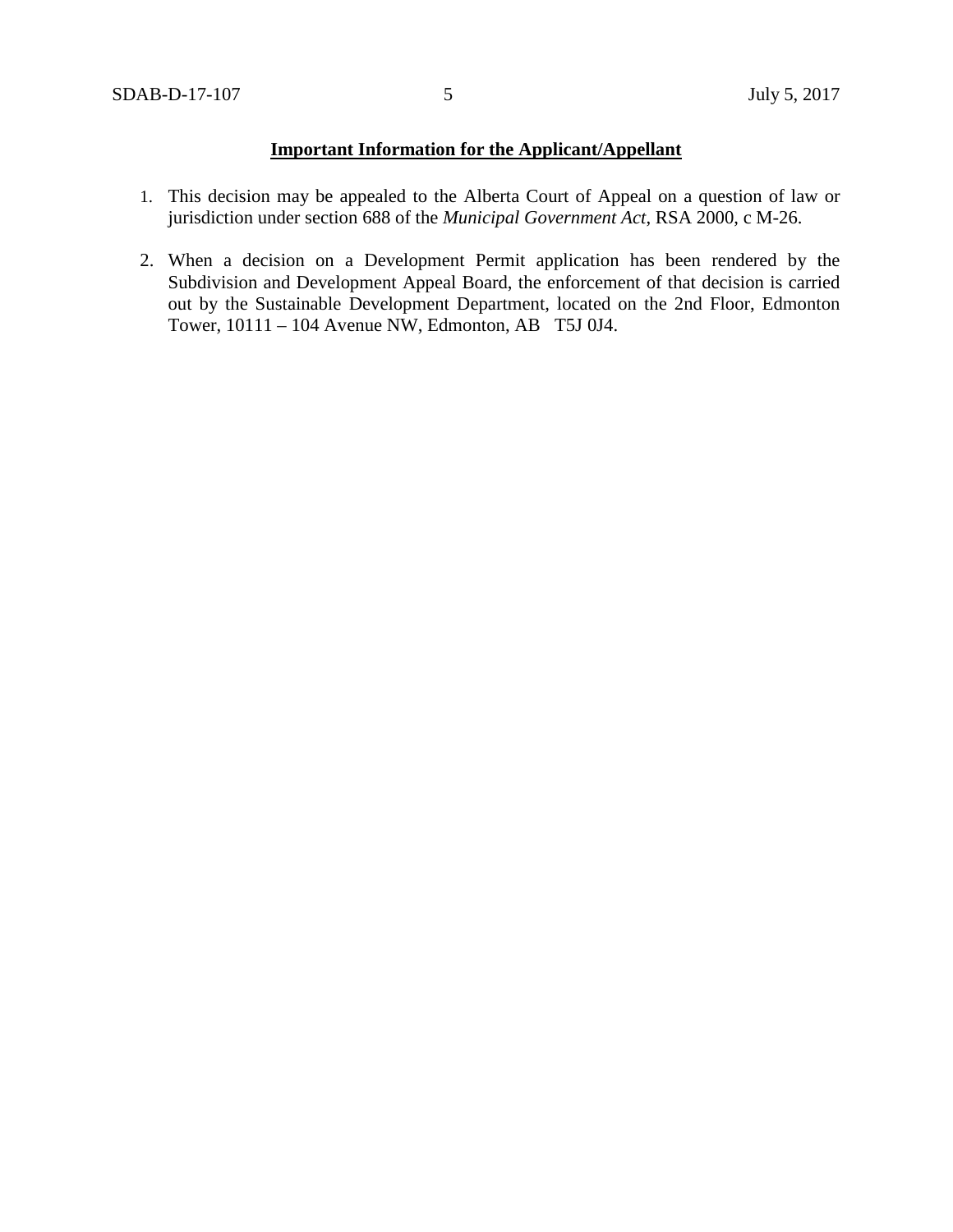

Date: July 5, 2017 Project Number: 242835983-001 File Number: SDAB-D-17-108

# **Notice of Decision**

[1] On June 21, 2017, the Subdivision and Development Appeal Board heard an appeal that was filed on **May 29, 2017**. The appeal concerned the decision of the Development Authority, issued on May 10, 2017, to approve the following development:

## **Demolish an existing Minor Digital Off-premises Sign and install (1) Freestanding Minor Digital Off-premises Sign (14.63 metres by 4.25 metres – south side Static and north side Digital).**

- [2] The subject property is on Plan 1621104 Blk 14 Lot 2B, located at 2750 91 Street NW, within the DC2.247 Site Specific Development Control Provision.
- [3] The following documents were received prior to the hearing and form part of the record:
	- A copy of the Development Permit application with attachments, proposed plans, and the approved Development Permit;
	- The Appellant's written submission; and
	- An e-mail from the Respondent requesting that the Board revoke their development permit.

### **Preliminary Matters**

[4] The Presiding Officer referenced an e-mail received from the Respondent, Outfront Media Canada L.P. on June 16, 2017, advising the Board that they would not be attending the hearing and would like to withdraw their application for the proposed Sign.

### **Decision**

[5] The development permit is **REVOKED.**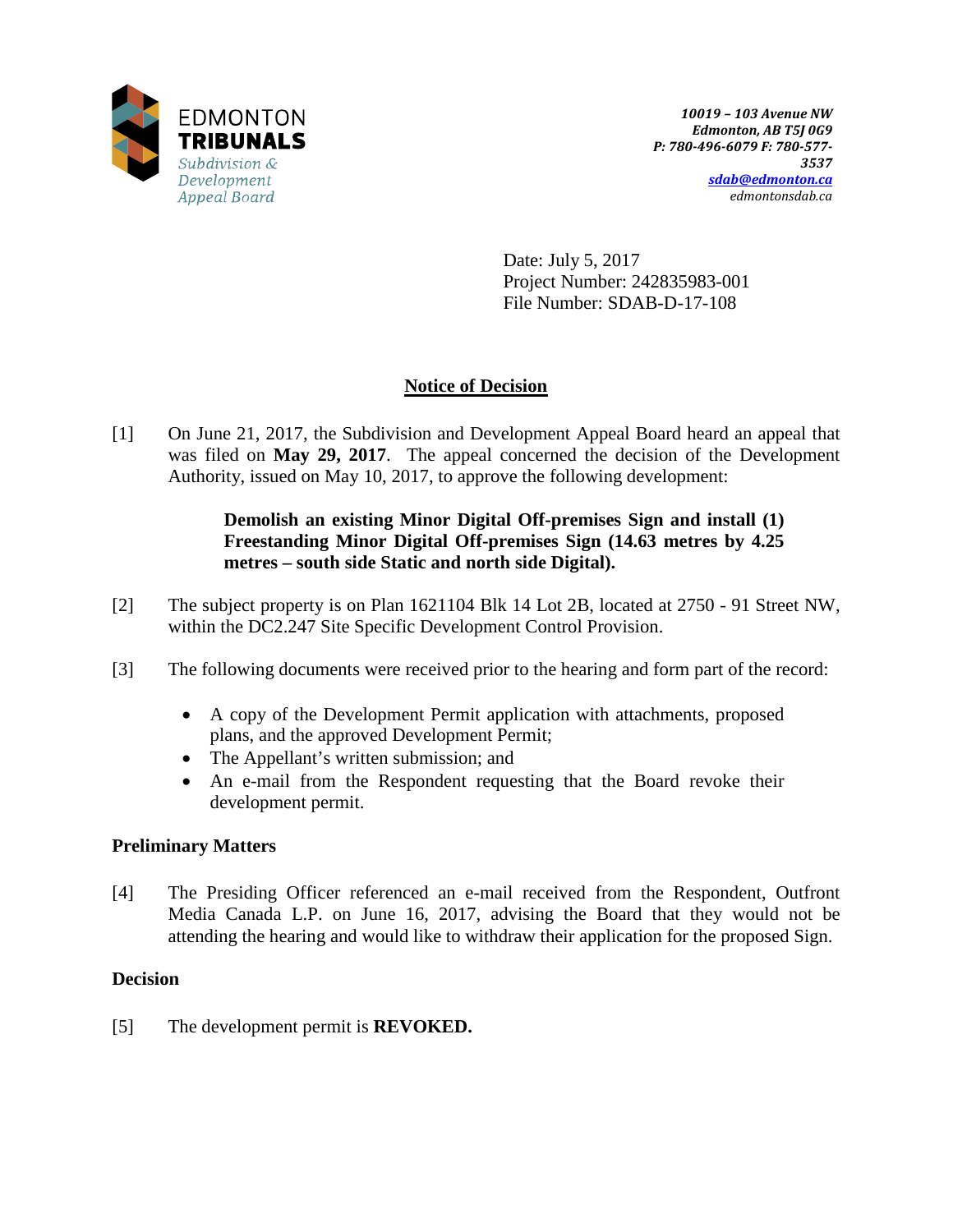### SDAB-D-17-108 2 July 5, 2017

### **Reasons for Decision**

[6] Section 687(3) of the *Municipal Government Act* states:

In determining an appeal, the subdivision and development appeal board

- (c) may confirm, revoke or vary the order, decision or development permit or any condition attached to any of them or make or substitute an order, decision or permit of its own.
- [7] Based on the request submitted by the Respondent on June 16, 2017 to withdraw their development permit application for the proposed Sign, the development permit is revoked.

Wingto TAL

Mr. W. Tuttle, Presiding Officer Subdivision and Development Appeal Board

Board members in attendance: Mr. V. Laberge, Mr. J. Kindrake, Mr. R. Handa, Mr. R. Hachigian